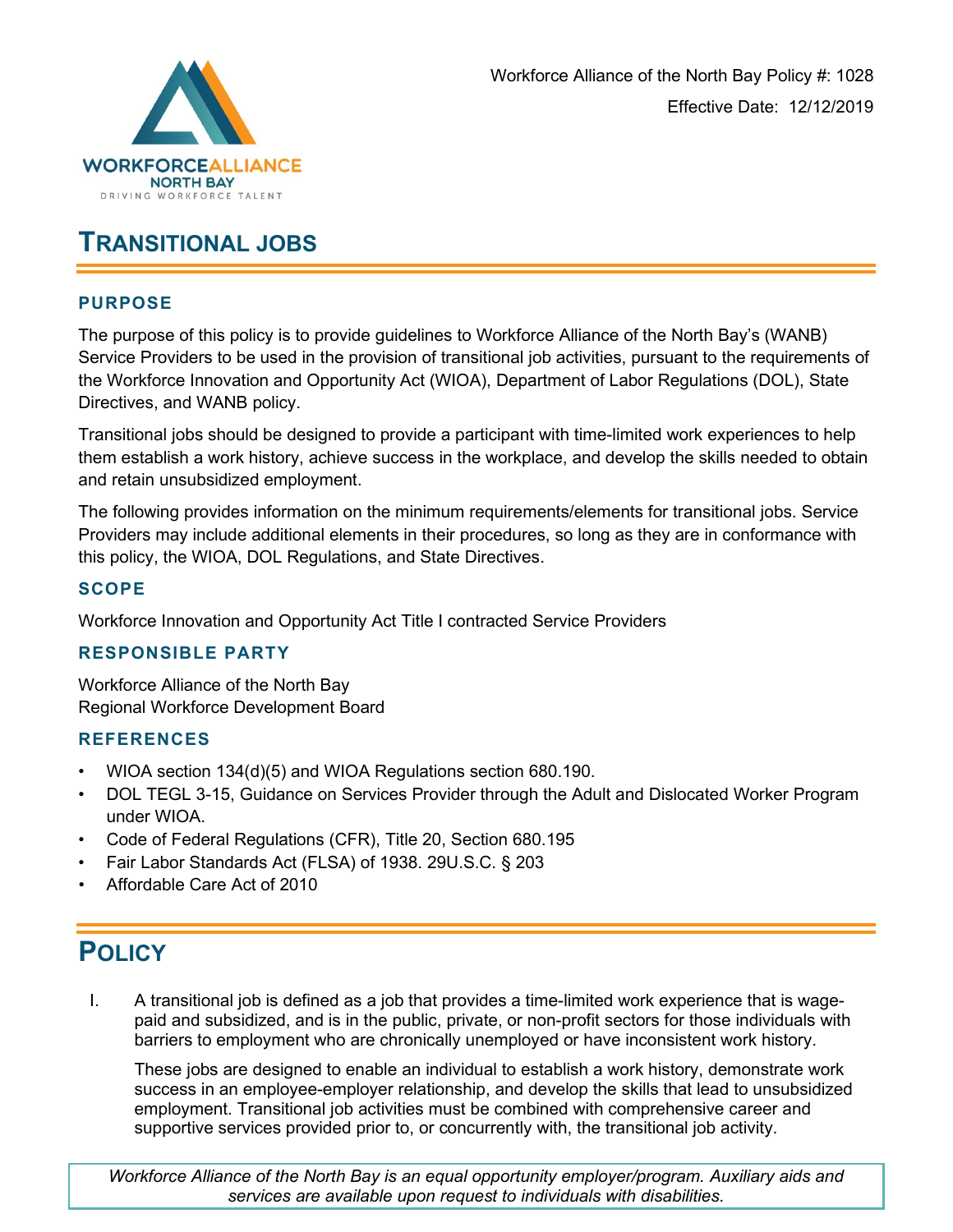Transitional job expenditures may account for up to 10% of a Service Provider's combined allocation of the Adult and Dislocated Worker programs during a given program year (July 1 – June 30), and includes only wages and fringe for the individual participating in a transitional job activity.

#### A. PARTICIPANT ELIGIBILITY REQUIREMENTS

In addition to meeting general eligibility requirements for the WIOA program and being unemployed at the date of application to the WIOA program, the participant must also have: (1) one or more barriers to employment; and (2) be chronically unemployed or have an inconsistent work history. These eligibility requirements must be documented in the participant file.

- 1. Barriers to Employment For the purpose of participant eligibility for transitional job activities, barriers to employment include one or more of the following:
	- a) Low-income individuals
	- b) Individuals with disabilities (maintained confidential and filed separately)
	- c) Ex-Offenders
	- d) Homeless individuals
	- e) English Language Learners
	- f) Displaced Homemaker
	- g) Secondary School Dropout
	- h) Basic Skills Deficient
- 2. Chronically Unemployed or Inconsistent Work History For the purpose of participant eligibility for transitional job activities, individuals are considered to be chronically unemployed or to have an inconsistent work history when they meet one or more of the following criteria:
	- a) Has never held a full-time job (30+ hours per week) for more than 13 consecutive weeks
	- b) Has been fired from a job within the 12 months prior to application
	- c) Has held more than three jobs in the 52 weeks prior to application
	- d) Is on parole or probation, or has been released from prison/jail within the 12 months prior to application
	- e) Has been unemployed for the 13 consecutive weeks prior to application
	- f) Has been unemployed for 15 or more of the 26 weeks prior to application
- 3. Service Providers shall attempt to obtain documentary evidence or utilize a collateral contact to document the met requirements and may only utilize an applicant statement when attempts to collect documentary evidence or a collateral contact were unsuccessful or are not practicable within a reasonable period of time.
- 4. Typically, one would not assume that a dislocated worker would be eligible for transitional job activities with respect to being chronically unemployed or have an inconsistent work history. Displaced homemakers and spouses of members of the Armed Force on active duty may, however, have a need for this service. While other categories of dislocated workers may meet the eligibility requirements and receive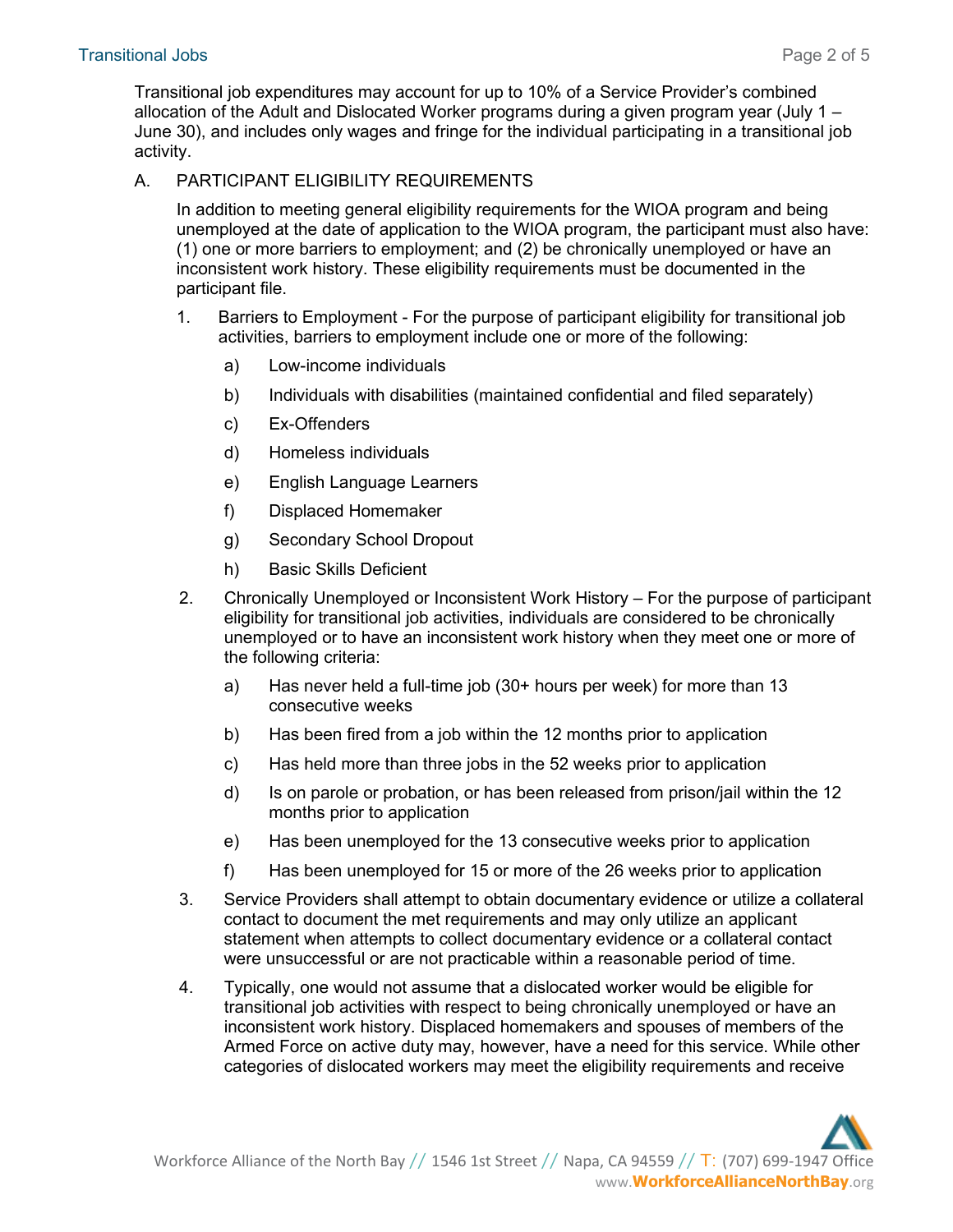such services, it is anticipated that most individuals who participate in transitional job activities will be enrolled in the WIOA Adult program. Service Provider staff should take extra care during the assessment and Individual Employment Plan (IEP) development process to ensure that the rationale for participating in transitional job activities as a participant of the WIOA Dislocated Worker program is clearly outlined in the IEP and case notes.

- B. EMPLOYER REQUIREMENTS
	- 1. Employers willing to work with participants in transitional job activities may be from the private for-profit sector, the private non-profit sector, or the public sector. As transitional jobs are structured to help participants achieve success in the workplace and develop the skills needed to obtain and retain unsubsidized employment, the employer must be able to provide supervision and appropriate feedback to the participant at regular intervals during the course of the activity.
	- 2. Employers must also be willing to participate in the required monthly on-site monitoring visits conducted by Service Provider staff to evaluate the participant's performance.
	- 3. There is no expectation that the employer will retain the participant at the completion of the transitional job. However, if the employer is interested in hiring the participant after the transitional job activity has been completed, and additional training is needed, an On-The-Job Training (OJT) may be developed.

### C. PROVISION OF TRANSITIONAL JOB SERVICES

- 1. Participants who are unemployed at the point of application, have a qualifying barrier to employment, and who are chronically unemployed or have an inconsistent work history may participate in transitional job activities.
- 2. All eligible participants must first undergo an appropriate assessment and develop, with the assistance of a Service Provider staff member, an IEP that includes the rationale for a transitional job.
- 3. The transitional job must be accompanied by comprehensive career and supportive services delivered prior to, or concurrently with, the transitional job. Supportive service needs shall be determined during the assessment process, and the identified supportive service needs and how they will be delivered shall be outlined in the IEP.
- 4. The appropriate mix of career services shall also be outlined in the IEP and must include, at a minimum, at least one of the following individualized career services:
	- a) Career Planning
	- b) Group and/or Individual Counseling
	- c) Short-term Prevocational Services (including soft skills training)
	- d) Workforce Preparation Activities
	- e) Financial Literacy Services
	- f) Out-of-Area Job Search Assistance and Relocation Assistance
	- g) English language acquisition and integrated education and training programs
- 5. Individualized career services may also be delivered upon completion of the transitional job activity, as long as one or more of the above are delivered prior to or during the transitional job.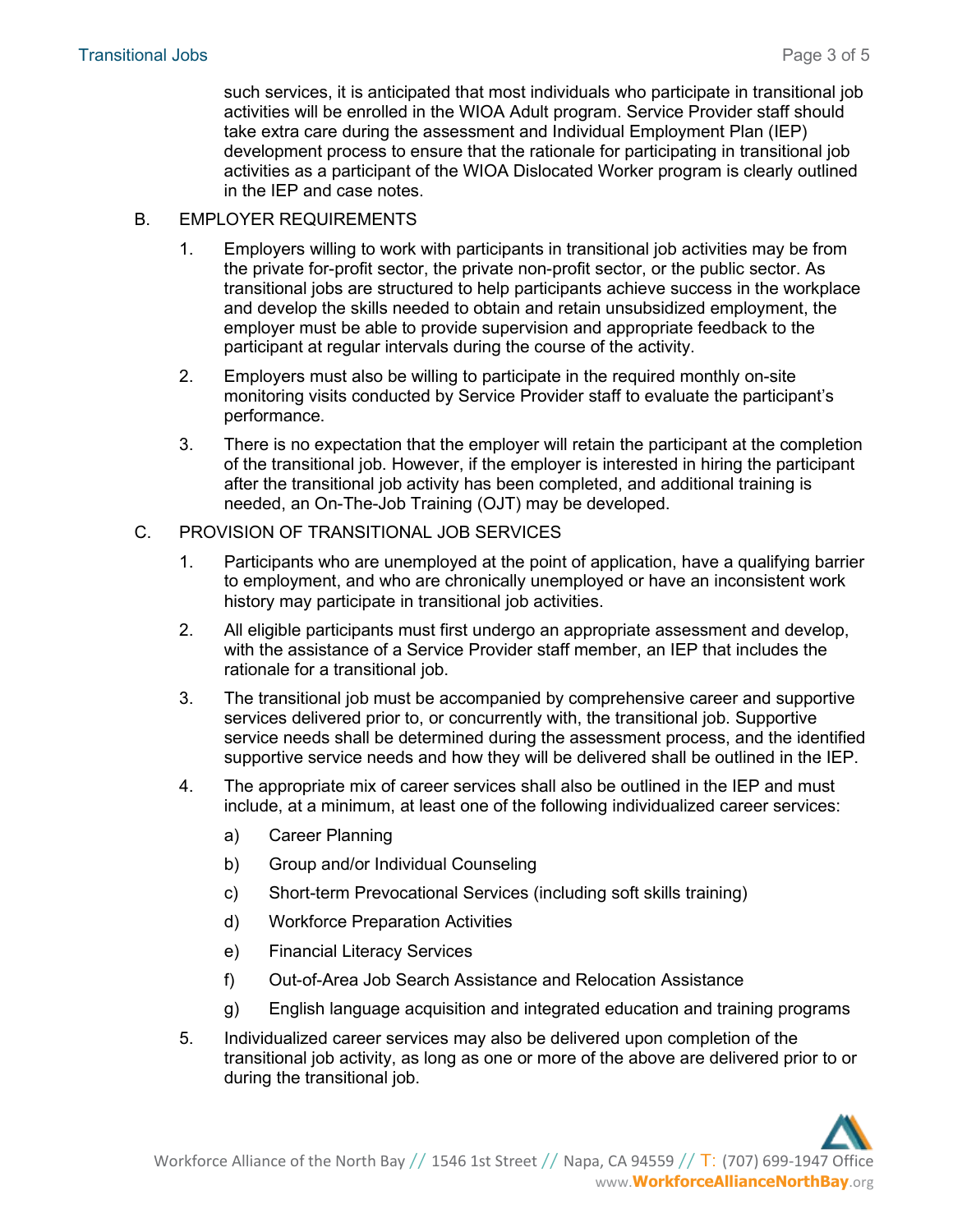6. Eligible participants may work up to a maximum of 520 hours of transitional job activities, delivered over a maximum period of 26 weeks, and no more than 29 hours per week. The participant may be placed with more than one employer during the transitional job activity, but the total number of hours for all worksites may not exceed 520 hours or 26 weeks, whichever comes first.

Transitional jobs shall be developed, to the extent practicable, with an employer in an industry that is of interest to the participant. It is anticipated that most transitional jobs will be entry-level positions, and the participant shall be paid minimum or prevailing wage, whichever is greater.

#### D. WORKSITE AGREEMENT

WANB requires a written, signed agreement between a Service Provider representative and a qualified employer prior to the start of work. These worksite agreements will be similar to those used for work experience and other work-based learning activities where the participant is being paid and the employer providing the supervision for the participant is not the employer of record.

As the employer of recorder during the transitional job subsidized employment, Service Providers are legally responsible to ensure they are in conformance with all Labor Regulations, including the Fair Labor Standards Act (FLSA) and the Affordable Care Act of 2010.

### E. MONITORING

- 1. WANB Service Providers shall monitor on-site at least once each calendar month during the transitional job period. All monitoring results must be documented in the participant's file and retained by the Service Provider.
- 2. This on-site monitoring shall include not only an evaluation of soft skills, but an evaluation of occupational skills listed in the job description/training plan that is incorporated into the Worksite Agreement.
- 3. WANB will monitor Service Providers for compliance with this Transitional Jobs policy as part of the regularly scheduled program and fiscal monitoring, as appropriate.

# F. PROHIBITIONS

- 1. Agreements shall not be entered into with employers of a business or part of a business that has relocated from any location in the United States, until such company has operated at the new location for 120 days, if the relocation resulted in any employee losing her/his job at the original location.
- 2. Participants may not be employed in a transitional job involving political activities.
- 3. Participants may not be employed in a transitional job that directly or indirectly assists, promotes or deters union organizing.
- 4. Participants may not be employed in a transitional job involving the construction, operations, or maintenance of that part of a facility which is used for religious instruction or worship (sectarian activities).

# G. POLICY EXCEPTIONS

1. Service Providers may only make exceptions to this policy with prior written authorization from the WANB Executive Director.